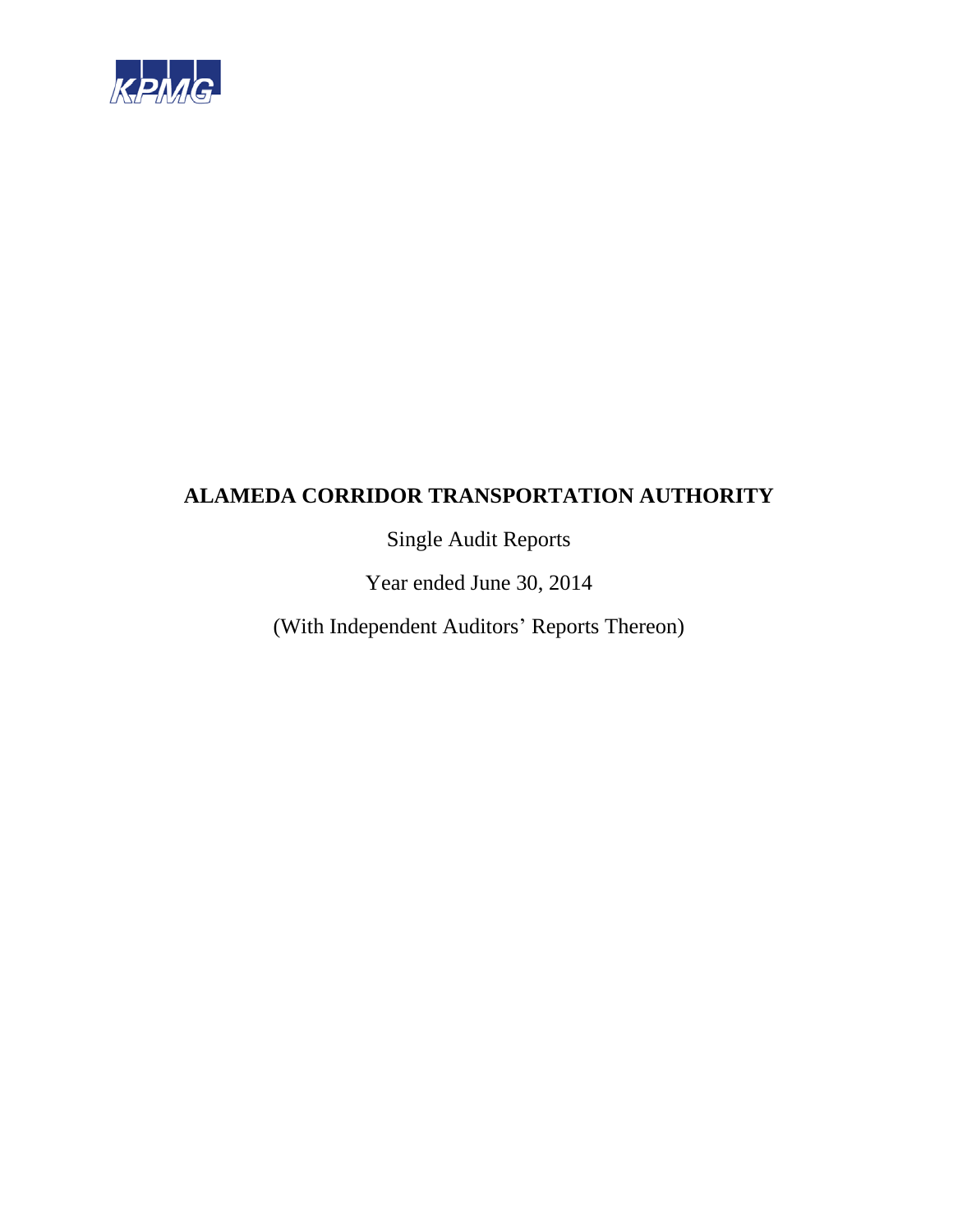## **Table of Contents**

|                                                                                                                                                                                                                                                                   | Page         |
|-------------------------------------------------------------------------------------------------------------------------------------------------------------------------------------------------------------------------------------------------------------------|--------------|
| Independent Auditors' Report on Internal Control over Financial Reporting and on Compliance<br>and Other Matters Based on an Audit of Financial Statements Performed in Accordance with<br><b>Government Auditing Standards</b>                                   | $\mathbf{1}$ |
| Independent Auditors' Report on Compliance for Each Major Program; Report on Internal<br>Control over Compliance; and Report on Schedule of Expenditures of Federal Awards<br>Required by OMB Circular A-133, Audits of States, Local Governments, and Non-Profit |              |
| Organizations                                                                                                                                                                                                                                                     | 3            |
| Schedule of Expenditures of Federal Awards                                                                                                                                                                                                                        | 5            |
| Notes to Schedule of Expenditures of Federal Awards                                                                                                                                                                                                               | 6            |
| Schedule of Findings and Questioned Costs                                                                                                                                                                                                                         | 7            |
|                                                                                                                                                                                                                                                                   |              |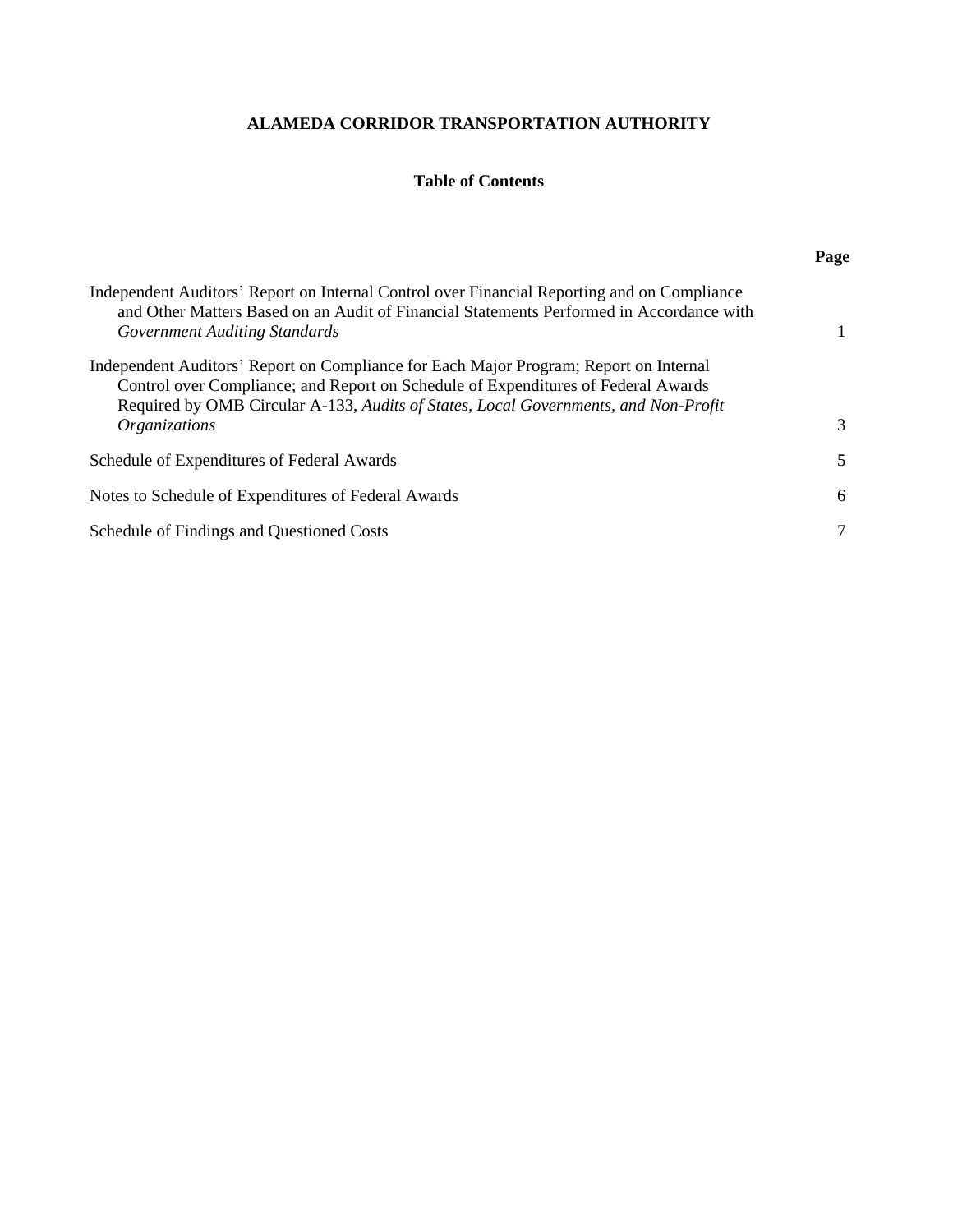

**KPMG LLP** Suite 1500 550 South Hope Street Los Angeles, CA 90071-2629

## **Independent Auditors' Report on Internal Control over Financial Reporting and on Compliance and Other Matters Based on an Audit of Financial Statements Performed in Accordance with**  *Government Auditing Standards*

The Governing Board Alameda Corridor Transportation Authority:

We have audited, in accordance with the auditing standards generally accepted in the United States of America and the standards applicable to financial audits contained in *Government Auditing Standards*, issued by the Comptroller General of the United States, the basic financial statements of Alameda Corridor Transportation Authority (the Authority), which comprise the statement of financial position as of June 30, 2014, and the related statements of activities and cash flows for the year then ended, and the related notes to the basic financial statements, and have issued our report thereon dated December 11, 2014.

## **Internal Control over Financial Reporting**

In planning and performing our audit of the basic financial statements, we considered the Authority's internal control over financial reporting (internal control) to determine the audit procedures that are appropriate in the circumstances for the purpose of expressing our opinion on the basic financial statements, but not for the purpose of expressing an opinion on the effectiveness of the Authority's internal control. Accordingly, we do not express an opinion on the effectiveness of the Authority's internal control.

A deficiency in internal control exists when the design or operation of a control does not allow management or employees, in the normal course of performing their assigned functions, to prevent, or detect and correct, misstatements on a timely basis. A material weakness is a deficiency, or combination of deficiencies, in internal control, such that there is a reasonable possibility that a material misstatement of the entity's financial statements will not be prevented, or detected and corrected, on a timely basis. A significant deficiency is a deficiency, or a combination of deficiencies, in internal control that is less severe than a material weakness, yet important enough to merit attention by those charged with governance.

Our consideration of internal control was for the limited purpose described in the first paragraph of this section and was not designed to identify all deficiencies in internal control that might be material weaknesses or significant deficiencies and therefore, material weaknesses or significant deficiencies may exist that were not identified. Given these limitations, during our audit we did not identify any deficiencies in internal control that we consider to be material weaknesses. However, material weaknesses may exist that have not been identified. We did identify a deficiency in internal control, identified as FS-2014-001 in the accompanying schedule of findings and questioned costs that we consider to be a significant deficiency.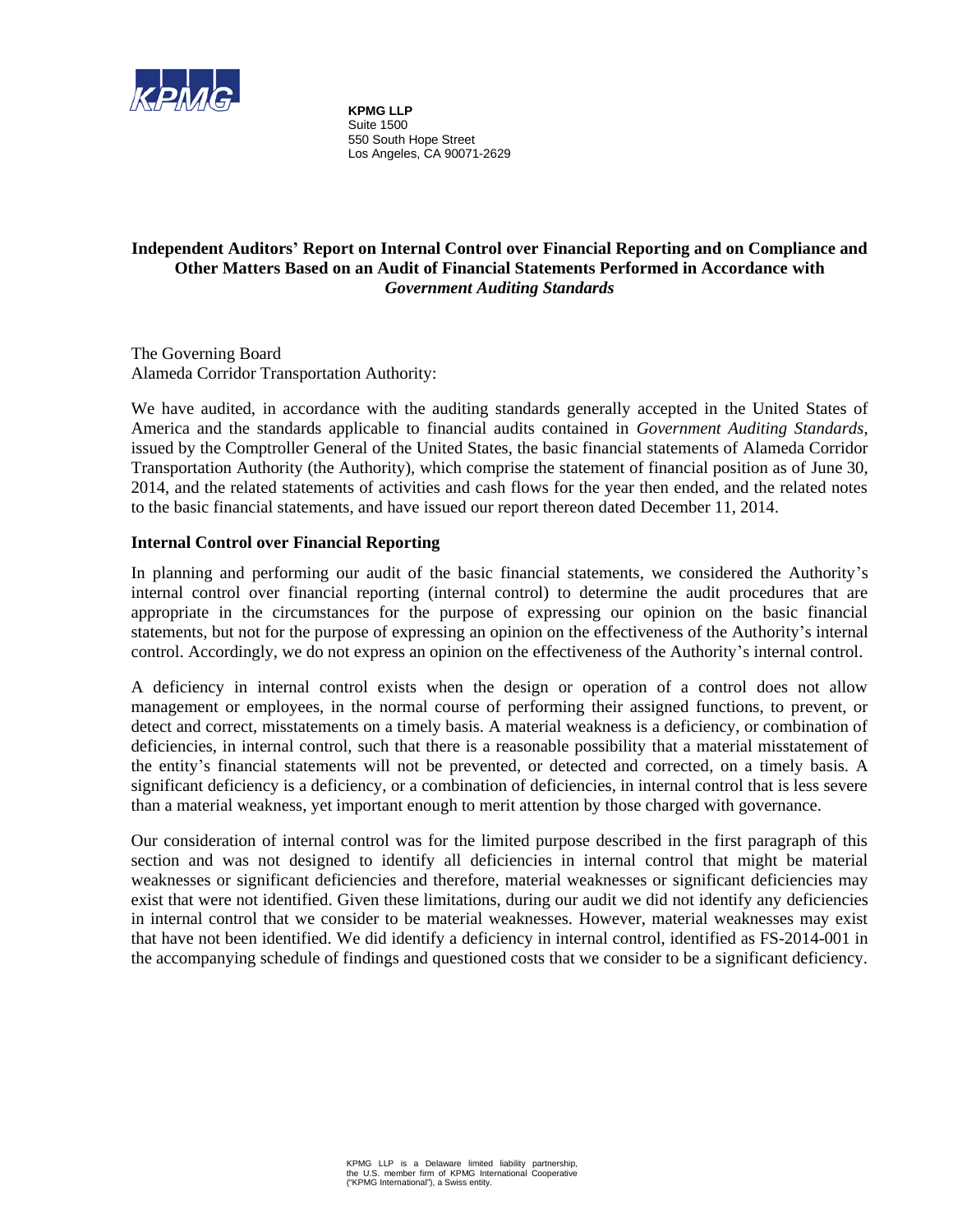

#### **Compliance and Other Matters**

As part of obtaining reasonable assurance about whether the Authority's basic financial statements are free from material misstatement, we performed tests of its compliance with certain provisions of laws, regulations, contracts, and grant agreements, noncompliance with which could have a direct and material effect on the determination of financial statement amounts. However, providing an opinion on compliance with those provisions was not an objective of our audit, and accordingly, we do not express such an opinion. The results of our tests disclosed no instances of noncompliance or other matters that are required to be reported under *Government Auditing Standards*.

#### **The Authority's Response to Finding**

The Authority's response to the finding identified in our audit is described in the accompanying schedule of findings and questioned costs. The Authority's response was not subjected to the auditing procedures applied in the audit of the basic financial statements, and accordingly, we express no opinion on the response.

#### **Purpose of This Report**

The purpose of this report is solely to describe the scope of our testing of internal control and compliance and the results of that testing, and not to provide an opinion on the effectiveness of the Authority's internal control or on compliance. This report is an integral part of an audit performed in accordance with *Government Auditing Standards* in considering the Authority's internal control and compliance. Accordingly, this communication is not suitable for any other purpose.



Los Angeles, California December 11, 2014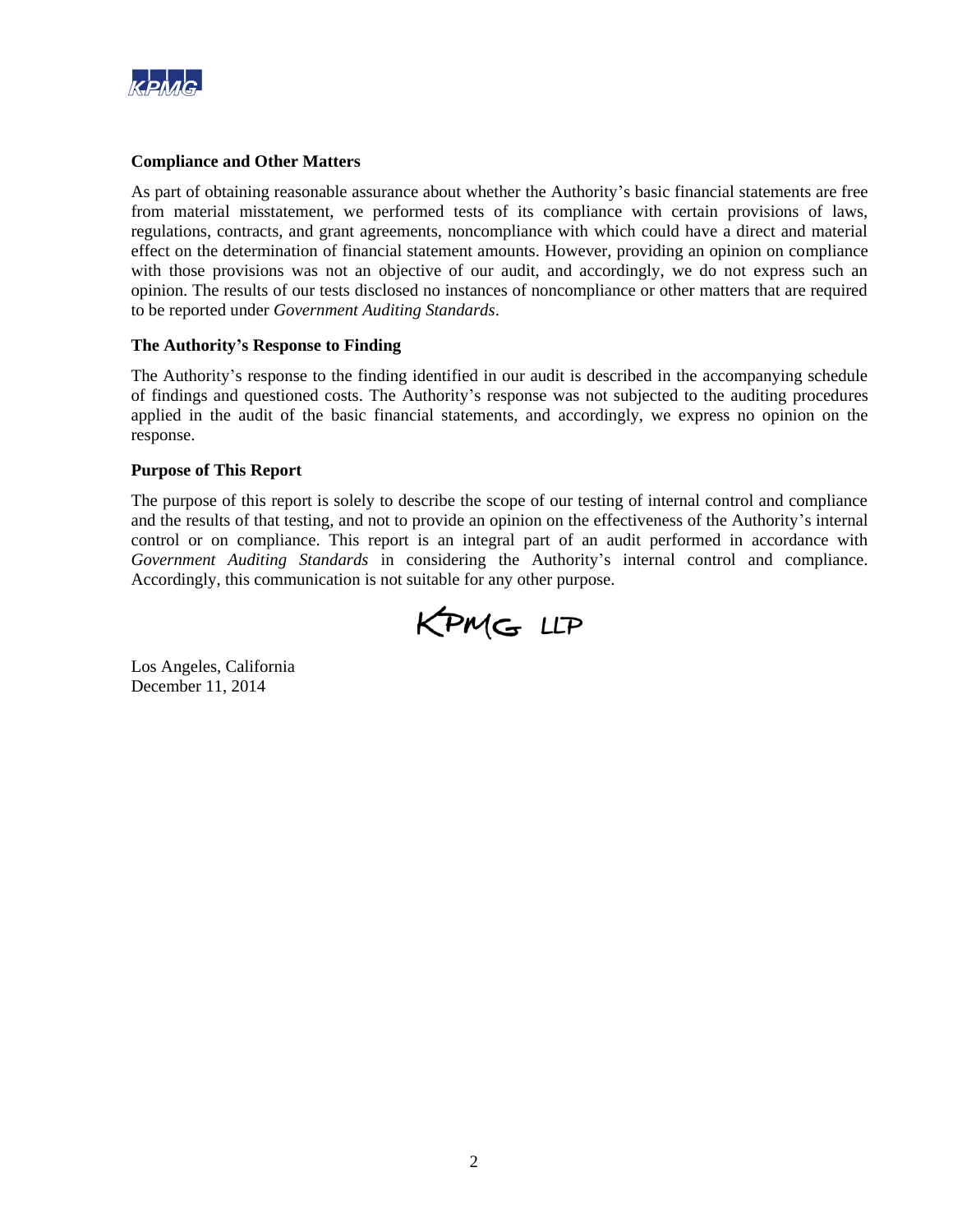

**KPMG LLP** Suite 1500 550 South Hope Street Los Angeles, CA 90071-2629

## **Independent Auditors' Report on Compliance for Each Major Program; Report on Internal Control over Compliance; and Report on Schedule of Expenditures of Federal Awards Required by OMB Circular A-133,** *Audits of States, Local Governments, and Non-Profit Organizations*

The Governing Board Alameda Corridor Transportation Authority:

## **Report on Compliance for Each Major Federal Program**

We have audited Alameda Corridor Transportation Authority's (the Authority) compliance with the types of compliance requirements described in the *OMB Circular A-133 Compliance Supplement* that could have a direct and material effect on the Authority's major federal program for the year ended June 30, 2014. The Authority's major federal program is identified in the summary of auditors' results section of the accompanying schedule of findings and questioned costs.

#### *Management's Responsibility*

Management is responsible for compliance with the requirements of laws, regulations, contracts, and grants applicable to its federal programs.

#### *Auditors' Responsibility*

Our responsibility is to express an opinion on compliance for the Authority's major federal program based on our audit of the types of compliance requirements referred to above. We conducted our audit of compliance in accordance with auditing standards generally accepted in the United States of America; the standards applicable to financial audits contained in *Government Auditing Standards*, issued by the Comptroller General of the United States; and OMB Circular A-133, *Audits of States, Local Governments, and Non-Profit Organizations*. Those standards and OMB Circular A-133 require that we plan and perform the audit to obtain reasonable assurance about whether noncompliance with the types of compliance requirements referred to above that could have a direct and material effect on a major federal program occurred. An audit includes examining, on a test basis, evidence about the Authority's compliance with those requirements and performing such other procedures as we considered necessary in the circumstances.

We believe that our audit provides a reasonable basis for our opinion on compliance for the major federal program. However, our audit does not provide a legal determination of the Authority's compliance.

## *Opinion on the Major Federal Program*

In our opinion, the Alameda Corridor Transportation Authority complied, in all material respects, with the types of compliance requirements referred to above that could have a direct and material effect on its major federal program for the year ended June 30, 2014.

#### **Report on Internal Control over Compliance**

Management of the Authority is responsible for establishing and maintaining effective internal control over compliance with the types of compliance requirements referred to above. In planning and performing our audit of compliance, we considered the Authority's internal control over compliance with the types of requirements that could have a direct and material effect on each major federal program to determine the auditing procedures that are appropriate in the circumstances for the purpose of expressing an opinion on compliance for each major federal program and to test and report on internal control over compliance in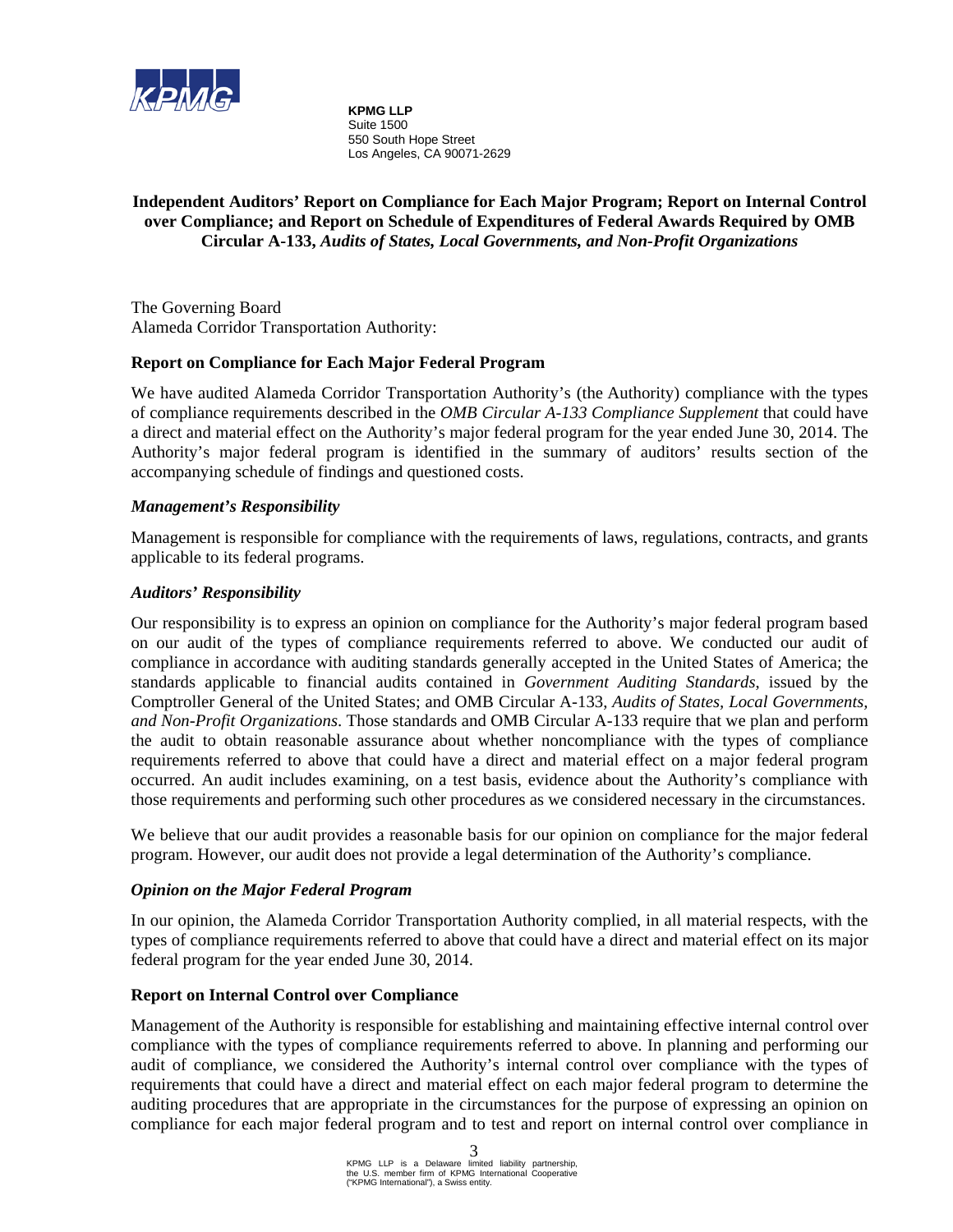

accordance with OMB Circular A-133, but not for the purpose of expressing an opinion on the effectiveness of internal control over compliance. Accordingly, we do not express an opinion on the effectiveness of the Authority's internal control over compliance.

A deficiency in internal control over compliance exists when the design or operation of a control over compliance does not allow management or employees, in the normal course of performing their assigned functions, to prevent, or detect and correct, noncompliance with a type of compliance requirement of a federal program on a timely basis. A material weakness in internal control over compliance is a deficiency, or combination of deficiencies, in internal control over compliance, such that there is a reasonable possibility that material noncompliance with a type of compliance requirement of a federal program will not be prevented, or detected and corrected, on a timely basis. A significant deficiency in internal control over compliance is a deficiency, or a combination of deficiencies, in internal control over compliance with a type of compliance requirement of a federal program that is less severe than a material weakness in internal control over compliance, yet important enough to merit attention by those charged with governance.

Our consideration of internal control over compliance was for the limited purpose described in the first paragraph of this section and was not designed to identify all deficiencies in internal control over compliance that might be material weaknesses or significant deficiencies. We did not identify any deficiencies in internal control over compliance that we consider to be material weaknesses. However, material weaknesses may exist that have not been identified.

The purpose of this report on internal control over compliance is solely to describe the scope of our testing of internal control over compliance and the results of that testing based on the requirements of OMB Circular A-133. Accordingly, this report is not suitable for any other purpose.

#### **Report on Schedule of Expenditures of Federal Awards Required by OMB Circular A-133**

We have audited the basic financial statements of the Authority as of and for the year ended June 30, 2014, and have issued our report thereon dated December 11, 2014, which contained an unmodified opinion on those financial statements. Our audit was conducted for the purpose of forming an opinion on the basic financial statements as a whole. The accompanying schedule of expenditures of federal awards is presented for purposes of additional analysis as required by OMB Circular A-133 and is not a required part of the basic financial statements. Such information is the responsibility of management and was derived from and relates directly to the underlying accounting and other records used to prepare the basic financial statements. The information has been subjected to the auditing procedures applied in the audit of the basic financial statements and certain additional procedures, including comparing and reconciling such information directly to the underlying accounting and other records used to prepare the basic financial statements or to the basic financial statements themselves, and other additional procedures in accordance with auditing standards generally accepted in the United States of America. In our opinion, the schedule of expenditures of federal awards is fairly stated in all material respects in relation to the basic financial statements as a whole.

KPMG LLP

Los Angeles, California January 15, 2015 except for our report on the Schedule of Expenditures of Federal Awards, for which the date is December 11, 2014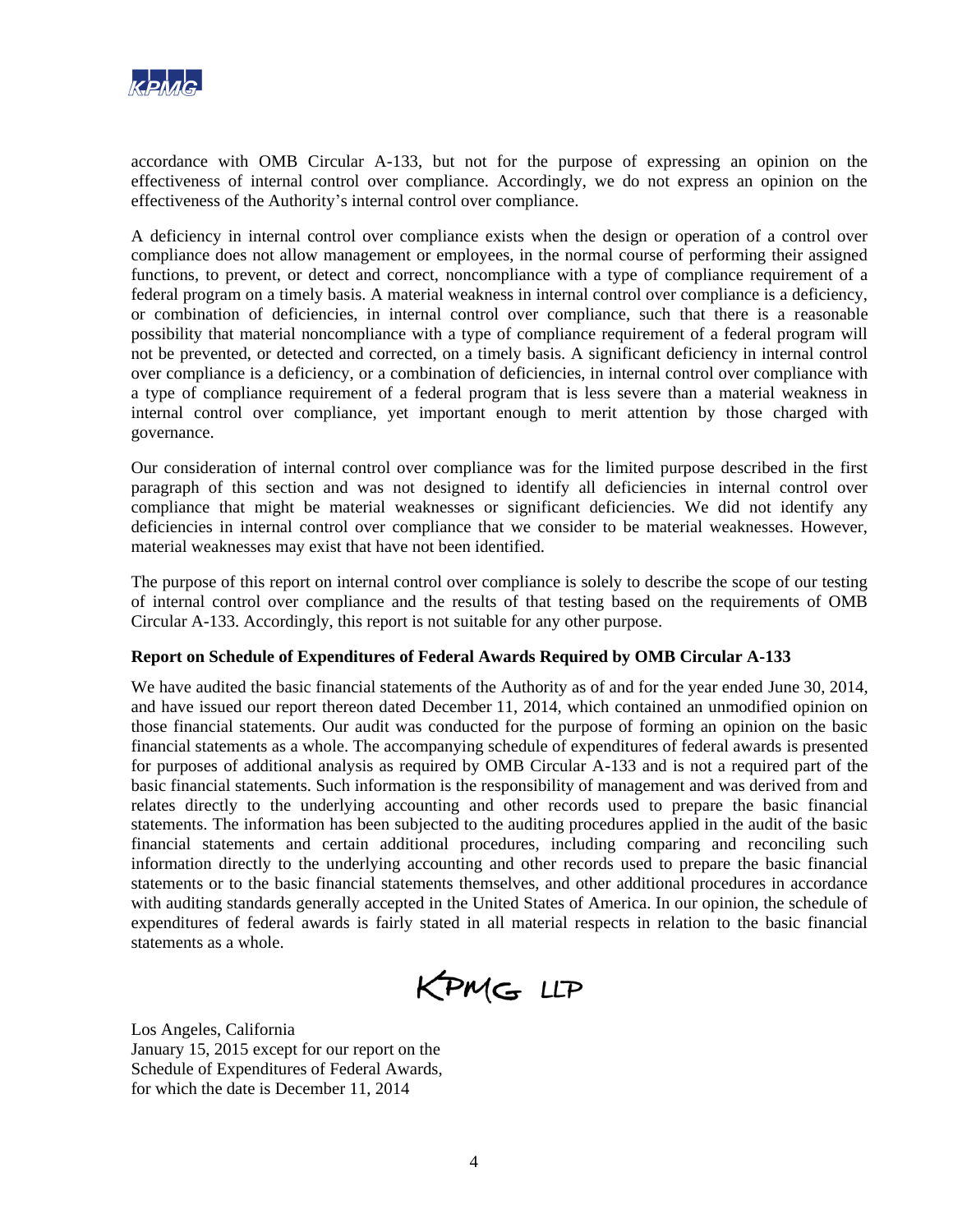Schedule of Expenditures of Federal Awards

Year ended June 30, 2014

| Federal agency/program title                                            | <b>Catalog of</b><br>Federal<br><b>Domestic</b><br><b>Assistance</b><br>number | Grant/<br>Cooperative<br>agreement<br>numbers |    | Federal<br>expenditures/<br>disbursements |
|-------------------------------------------------------------------------|--------------------------------------------------------------------------------|-----------------------------------------------|----|-------------------------------------------|
| U.S. Department of Transportation:<br>Highway Planning and Construction | 20.205                                                                         | $07 - 6246R$                                  | \$ | 192,975                                   |
| Passed through the California Department of                             |                                                                                |                                               |    |                                           |
| Transportation:<br><b>Highway Planning and Construction</b>             | 20.205                                                                         | $07-4914$ and<br>07-4872                      |    | 2,277,194                                 |
| Total Highway Planning and Construction Cluster                         |                                                                                |                                               |    | 2,470,169                                 |
| Total expenditures of federal awards                                    |                                                                                |                                               | S  | 2,470,169                                 |
|                                                                         |                                                                                |                                               |    |                                           |

See accompanying notes to schedule of expenditures of federal awards and accompanying independent auditors' report on compliance for each major program; report on internal control over compliance; and report on schedule of expenditures of federal awards required by OMB Circular A-133, *Audits of States, Local Governments, and Non-Profit Organizations* .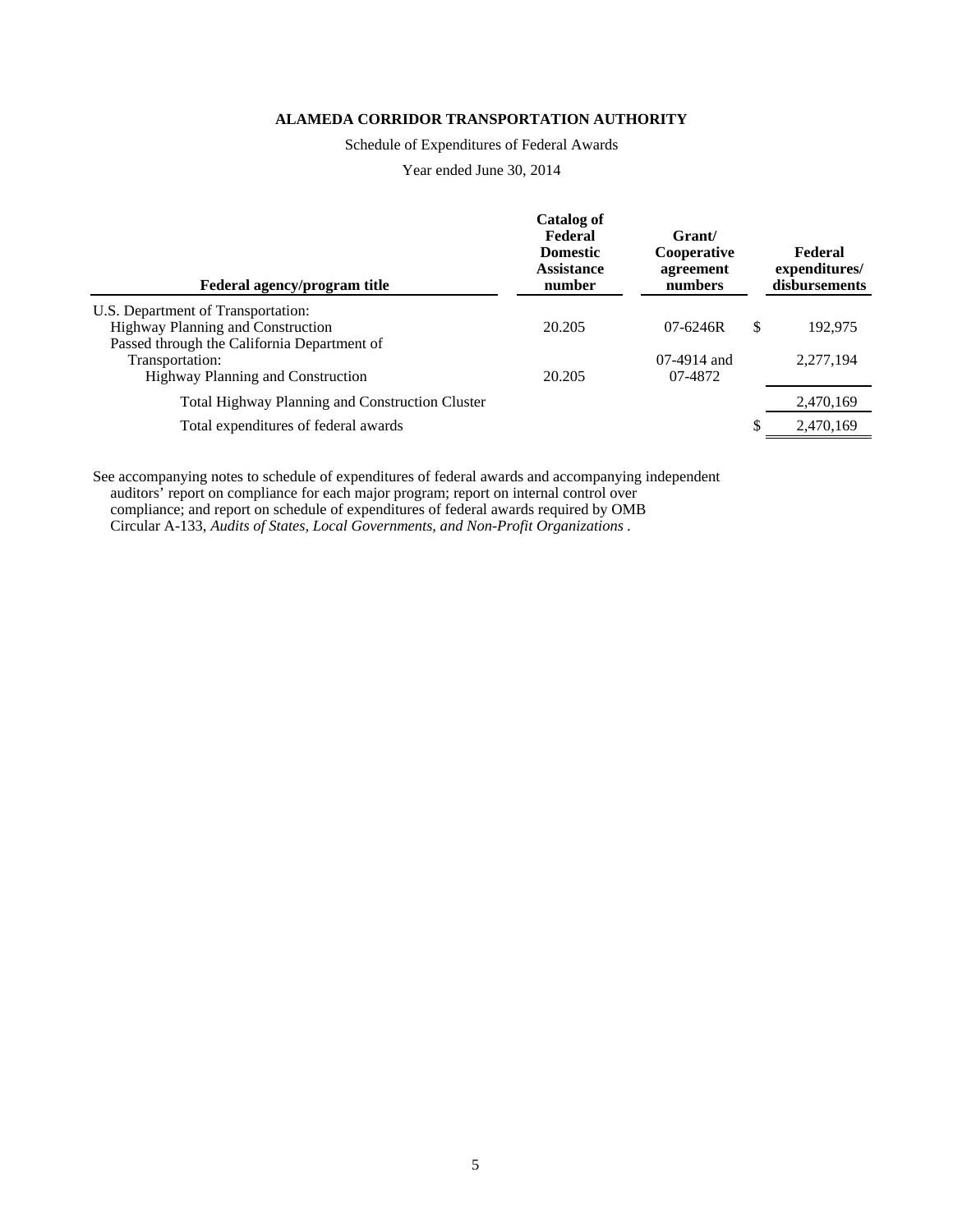Notes to Schedule of Expenditures of Federal Awards

Year ended June 30, 2014

#### **(1) General**

The accompanying schedule of expenditures of federal awards presents the activity of all federal awards programs of the Alameda Corridor Transportation Authority (the Authority).

#### **(2) Basis of Accounting**

The accompanying schedule of expenditures of federal awards is presented using the accrual basis of accounting, which is described in note 2 to the basic financial statements of the Authority as of and for the year ended June 30, 2014.

#### **(3) Relationship to Federal Financial Reports**

Amounts reported in the accompanying schedule of expenditures of federal awards agree with the amounts reported in the related federal financial reports.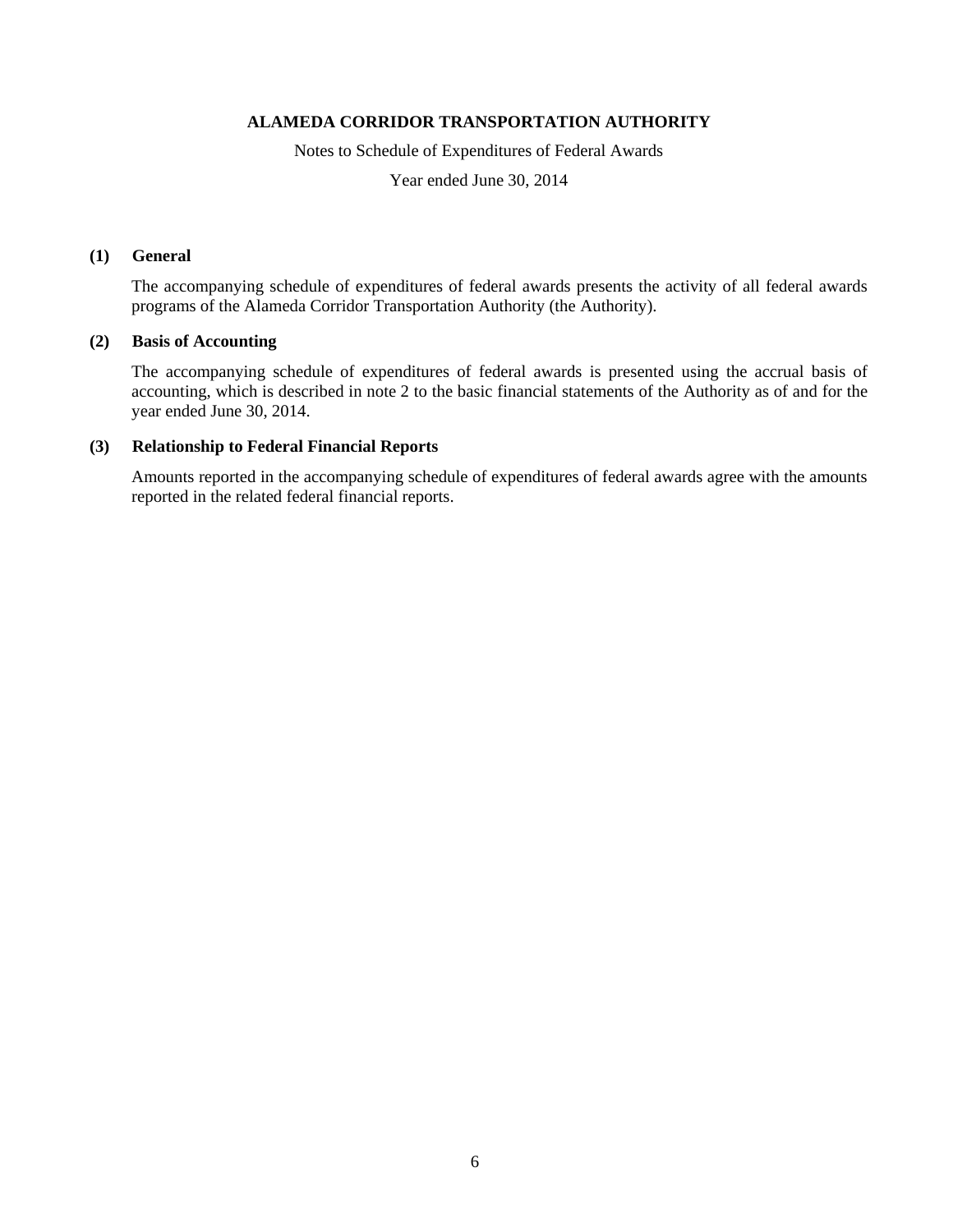Schedule of Findings and Questioned Costs

Year ended June 30, 2014

## **(1) Summary of Auditors' Results**

#### *Financial Statements*

The type of auditors' report issued on the financial statements: **Unmodified opinion**

Internal control over financial reporting:

- Material weaknesses identified in internal control over financial reporting: **None noted**
- Significant deficiencies identified in internal control over financial reporting that are not considered to be material weaknesses: **FS-2014-001**

Noncompliance that is material to the financial statements: **None noted**

#### *Federal Awards*

Internal control over major programs:

- Material weaknesses identified in internal control over major programs: **None noted**
- Significant deficiencies in internal control over major programs that are not considered to be material weaknesses: **None reported**

The type of auditors' report issued on compliance for the major program: **Unmodified opinion**

Any audit findings that are required to be reported in accordance with Section 510(a) of OMB Circular A-133: **No**

Identification of major program:

| <b>CFDA</b> number | Name of federal program                                                        |
|--------------------|--------------------------------------------------------------------------------|
| 20.205             | U.S. Department of Transportation:<br><b>Highway Planning and Construction</b> |
|                    | Cluster                                                                        |

- Dollar threshold used to distinguish between Type A and Type B programs: **\$300,000**
- Auditee qualified as a low-risk auditee under Section 530 of OMB Circular A-133: **Yes**

## **(2) Findings Relating to the Financial Statements Reported in Accordance with** *Government Auditing Standards*

## **Finding FS-2014-001 – Financial Statement Presentation**

#### *Condition and Context*

In our review of the Authority's financial statements, we noted adjustments that were required to properly present the financial statements in accordance with generally accepted accounting principles.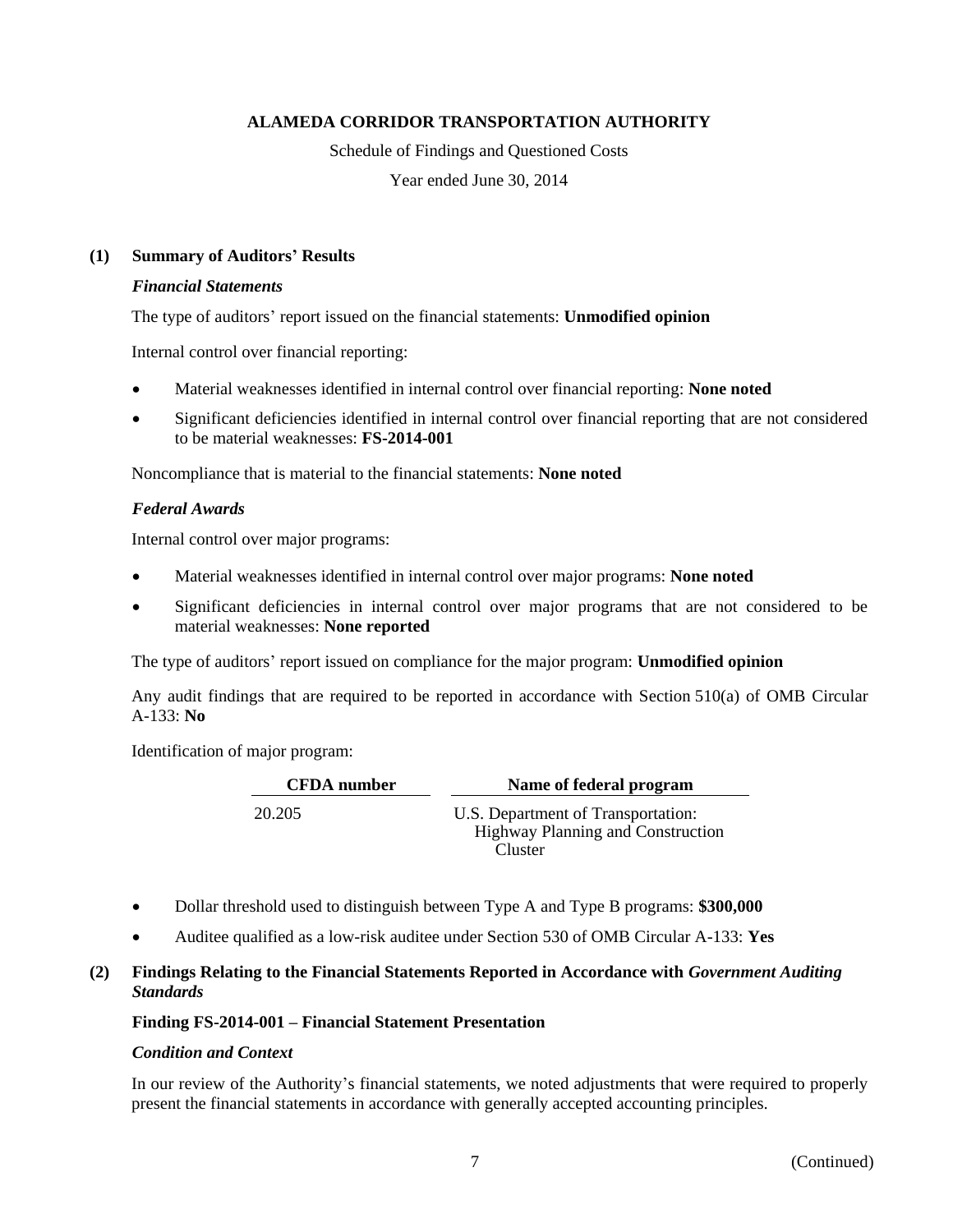Schedule of Findings and Questioned Costs

Year ended June 30, 2014

We specifically noted a reclassification between accrued interest payable and revenue bonds payable for \$153.4 million. During the year ended June 30, 2013, \$153.4 million of accrued interest related to an outstanding bond converted from accrued interest to principal, in accordance with the bond agreement. Although the interest converted in fiscal year 2013, it was not identified by management until fiscal year 2014. In conjunction with the above reclassification, we identified reclassifications between net investment in capital assets and unrestricted net assets categories totaling \$153.4 million. The reclassifications did not impact total assets, liabilities, net position, revenue, or expenses.

#### *Criteria*

A deficiency in internal control exists when the design or operation of a control does not allow management or employees, in the normal course of performing their assigned functions, to prevent, or detect and correct, misstatements on a timely basis. A significant deficiency is a deficiency, or a combination of deficiencies, in internal control that is less severe than a material weakness, yet important enough to merit attention by those charged with governance.

#### *Cause*

Although management does review the financial statements on a regular basis, it does not appear that the review was performed with enough precision to identify these discrepancies. During the Authority's review process, liabilities in total were verified, which was accurate as the reclassification was between two related liability categories.

## *Effect or Potential Effect*

Management's ability to thoroughly review financial statements and identify issue in the period they relate may limit the reliability of financial reporting.

#### *Recommendation*

We recommend the Authority enhance its policies and procedures over its financial statement preparation to ensure that it is appropriately presented in accordance with generally accepted accounting principles.

## *Views of Responsible Officials*

The Authority did not record the conversion of Accrued Interest Payable to Principal Payable on the 2004A Convertible Capital Appreciation Bonds on the date of conversion of the 2004A Bonds, October 1, 2012. The oversight did not change the Authority's statements of revenue, expenses, and changes in net position, and cash flows. The oversight was detected by the Authority during a review of the draft June 30, 2014 financial statements and footnote disclosure. The oversight was corrected, and brought to the attention of the Authority's auditor immediately following identification of the need to make the correction.

The primary users of the financial statements were not impacted as a result of this reclassification as accrued interest and bond debt are interrelated and viewed in total, not individually. As a result, this did not impact the reliability of the information presented in the Authority's financial statements in either year. Any party utilizing the documents had the appropriate total debt information to review.